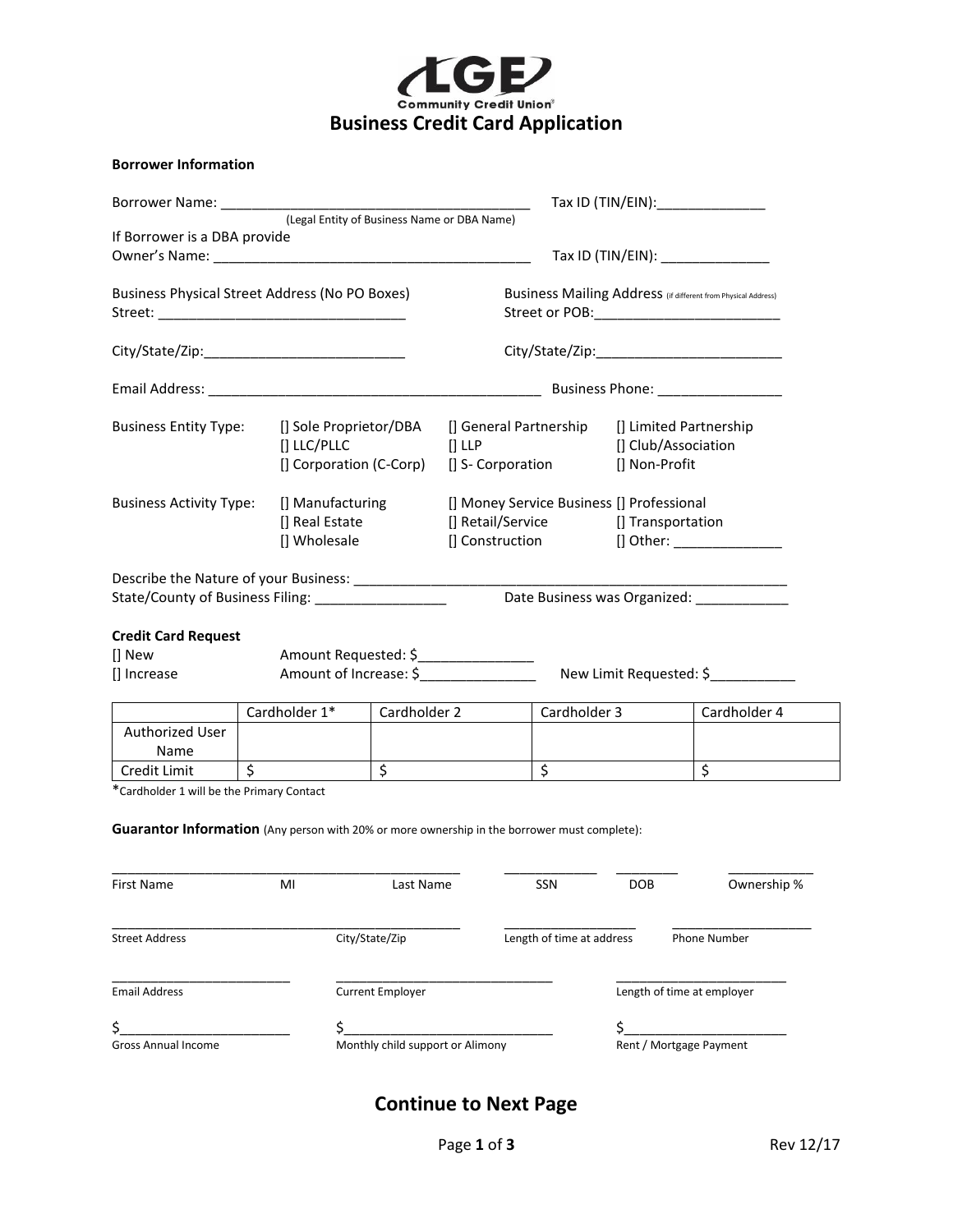

#### **Guarantor Information** (Any person with 20% or more ownership in the borrower must complete):

| <b>First Name</b>                | MI | Last Name                                                                                    | <b>SSN</b>                | <b>DOB</b>                    | Ownership %                |  |  |
|----------------------------------|----|----------------------------------------------------------------------------------------------|---------------------------|-------------------------------|----------------------------|--|--|
| <b>Street Address</b>            |    | City/State/Zip                                                                               | Length of time at address |                               | Phone Number               |  |  |
| <b>Email Address</b>             |    | Current Employer                                                                             |                           |                               | Length of time at employer |  |  |
| Gross Annual Income              |    | \$.<br>\$<br>Monthly child support or Alimony                                                |                           |                               |                            |  |  |
|                                  |    | Guarantor Information (Any person with 20% or more ownership in the borrower must complete): |                           |                               |                            |  |  |
| First Name                       | MI | Last Name                                                                                    | SSN                       | <b>DOB</b>                    | Ownership %                |  |  |
| <b>Street Address</b>            |    | City/State/Zip                                                                               | Length of time at address |                               | Phone Number               |  |  |
| <b>Email Address</b>             |    | <b>Current Employer</b>                                                                      |                           |                               | Length of time at employer |  |  |
| \$<br><b>Gross Annual Income</b> |    | \$<br>Monthly child support or Alimony                                                       |                           | \$<br>Rent / Mortgage Payment |                            |  |  |
|                                  |    | Guarantor Information (Any person with 20% or more ownership in the borrower must complete): |                           |                               |                            |  |  |
| First Name                       | MI | Last Name                                                                                    | <b>SSN</b>                | <b>DOB</b>                    | Ownership %                |  |  |
| <b>Street Address</b>            |    | City/State/Zip                                                                               | Length of time at address |                               | Phone Number               |  |  |
| <b>Email Address</b>             |    | <b>Current Employer</b>                                                                      |                           |                               | Length of time at employer |  |  |
| \$<br><b>Gross Annual Income</b> |    | \$_<br>Monthly child support or Alimony                                                      |                           | \$                            | Rent / Mortgage Payment    |  |  |

# **Continue to Next Page**